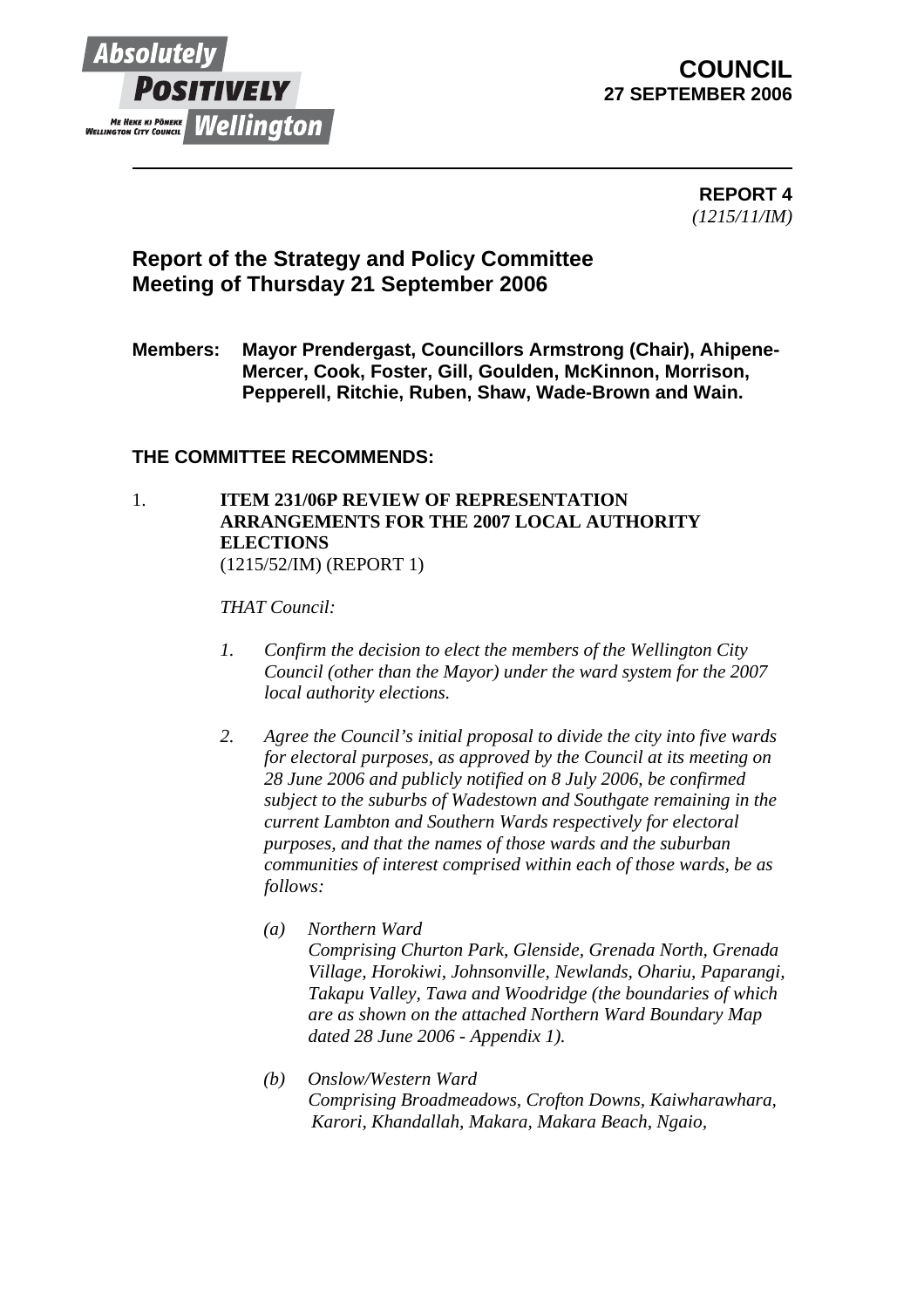*Ngauranga, Northland and Wilton (the boundaries of which are as shown on the attached Onslow/Western Ward Boundary Map dated 21 September 2006 - Appendix 8).* 

*(c) Lambton Ward* 

*Comprising Aro Valley, Part Brooklyn, Highbury, Kelburn, Mt Cook, Mt Victoria, Oriental Bay, Pipitea, Te Aro, Thorndon, Wadestown and Wellington Central (the boundaries of which are as shown on the attached Lambton Ward Boundary Map dated 21 September 2006 - Appendix 8).* 

*(d) Southern Ward* 

*Comprising Berhampore, Part Brooklyn, Island Bay, Kingston, Mornington, Newtown, Owhiro Bay, Southgate and Vogeltown (the boundaries of which are as shown on the attached Southern Ward Boundary Map dated 21 September 2006 - Appendix 8).* 

*(e) Eastern Ward* 

*Comprising Breaker Bay, Hataitai, Houghton Bay, Karaka Bays, Kilbirnie, Lyall Bay, Maupuia, Melrose, Miramar, Moa Point, Rongotai, Roseneath, Seatoun and Strathmore Park (the boundaries of which are as shown on the attached Eastern Ward Boundary Map dated 21 September 2006 - Appendix 8).* 

#### *Note*

*The current ward boundaries do not comply with the "fairness" provisions of the Local Electoral Act 2001 (LEA) in that the Lambton Ward is under represented by 13.77% and the Eastern Ward is over represented by 12.66%.* 

*The Council's initial proposal, recommended the transfer of Roseneath from the Lambton Ward to the Eastern Ward, Wadestown from the Lambton Ward to the Onslow/Western Ward and Southgate from the Southern Ward to the Eastern Ward.* 

*The transfer of Roseneath (population 1600) from the Lambton Ward to the Eastern Ward will, on its own, achieve the population per Councillor ratio required (i.e. within the +/- 10% variance). The transfer of Wadestown (population 3250) or Southgate (population 880) from the Lambton and Southern Wards respectively, as is proposed in the Council's initial representation proposal, is not required to achieve the "fairness" criteria. The retention of these suburbs within the existing ward boundaries will ensure that any disruption to the ward boundaries is kept to a minimum.* 

*A number of very minor meshblock adjustments were also incorporated in the Council's initial proposal. These adjustments were proposed in an endeavour to ensure that the proposed ward boundaries followed the Council's suburb boundaries (i.e. its*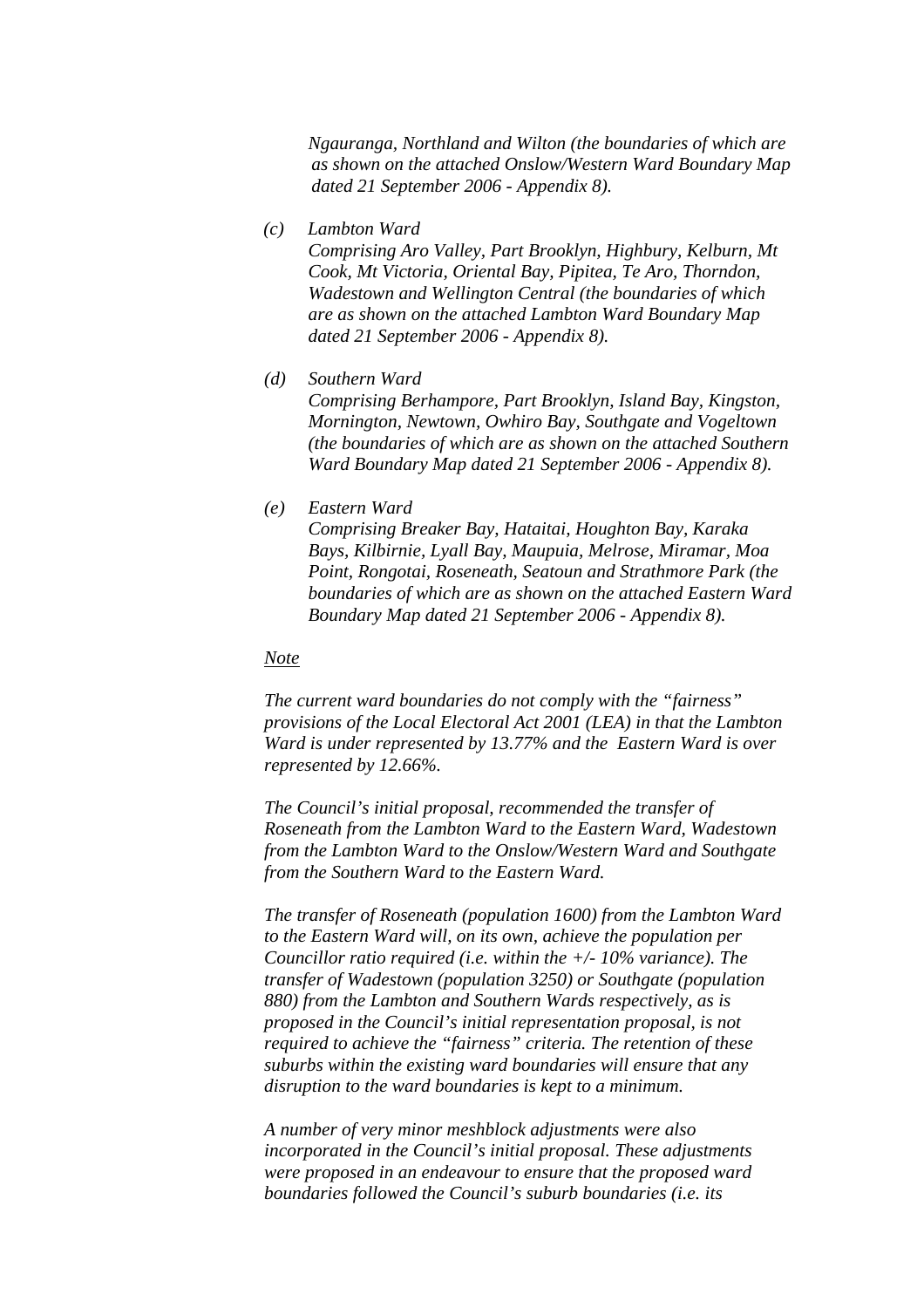*communities of interest) as closely as possible. These meshblock adjustments affect approximately 20-30 properties only.* 

*3. Confirm the decision to retain the level of elected members (excluding the Mayor) at 14 and that the distribution of those members between the five wards be as follows:* 

| 3 Councillors |
|---------------|
| 3 Councillors |
| 3 Councillors |
| 2 Councillors |
| 3 Councillors |
|               |

- *4. Rescind the decision to extend the Makara/Ohariu Community to include the rural suburbs of Takapu Valley (excluding the suburban centre in Takapu Road) and Horokiwi (excluding Hutt Road) and for the altered community to be named the Wellington Rural Community and resolve that the existing Makara/Ohariu Community Board continue to operate within its current boundaries, that the community not be subdivided for electoral purposes and that its existing membership of six elected members (and no appointed members) continue to be elected by the electors of the Makara/Ohariu community as a whole.*
- *5. Rescind the decision to abolish the existing Tawa Community and Tawa Community Board and resolve that the Tawa Community Board continue to operate within its current boundaries, that the community not be subdivided for electoral purposes and that its existing membership of six elected members continue to be elected by the electors of the Tawa community as a whole, plus two appointed members.*
- *6. Agree the decision that no further community boards be established across the city at this time be confirmed.*
- *7. Agree that the wording of the reasons for the Council's decision, and its acceptance or rejection of submissions received on the Council's initial proposal dated 28 June 2006, be approved by the Portfolio Leader Governance and the Chief Executive.*

#### *Note*

*The reasons for the Council's decision to amend its initial proposal and its rejection of the submissions received on it, must be included in the public notice that the Council is required to give, under section 19N of the Local Electoral Act 2001.* 

## **Robert Armstrong Chair**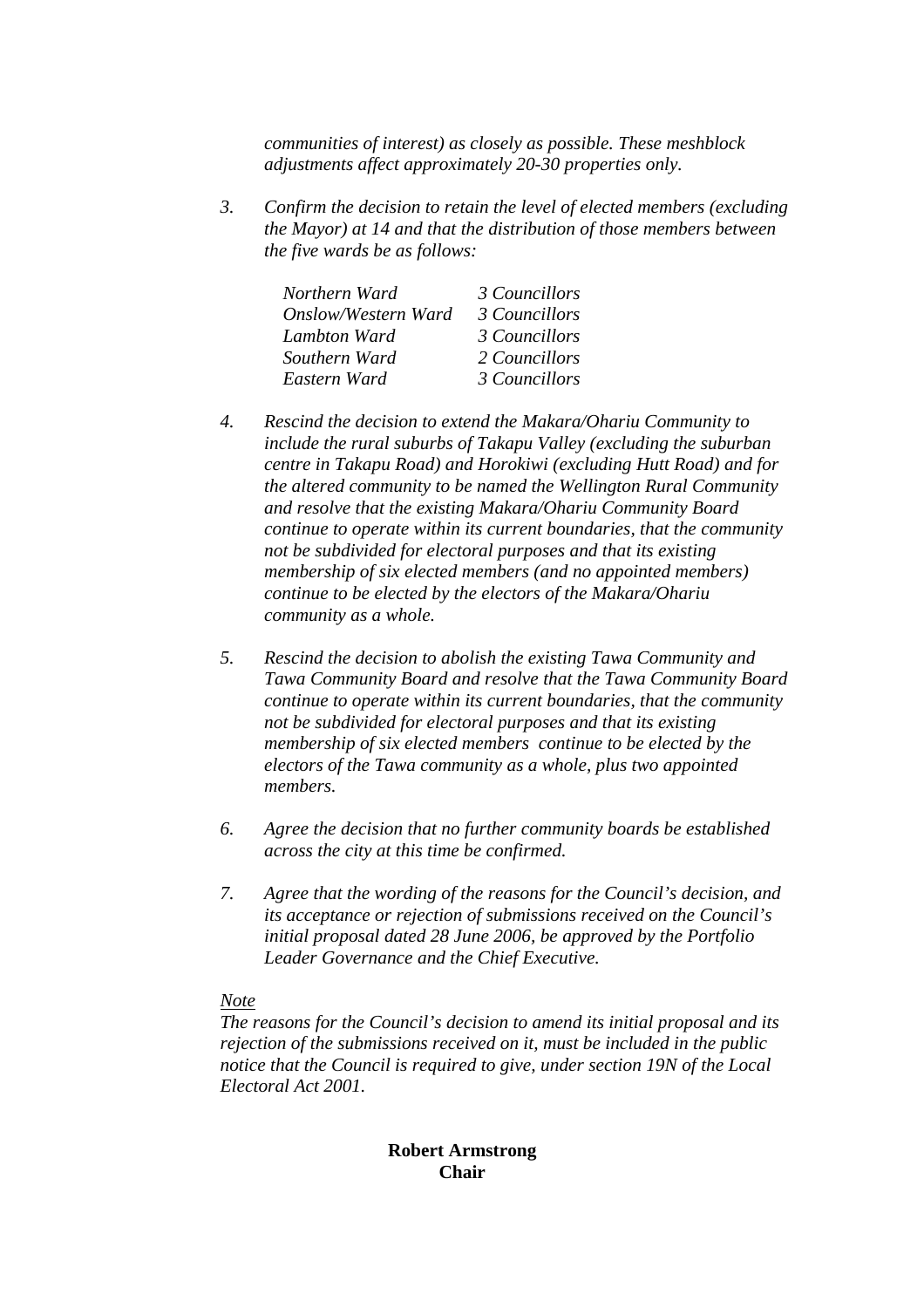